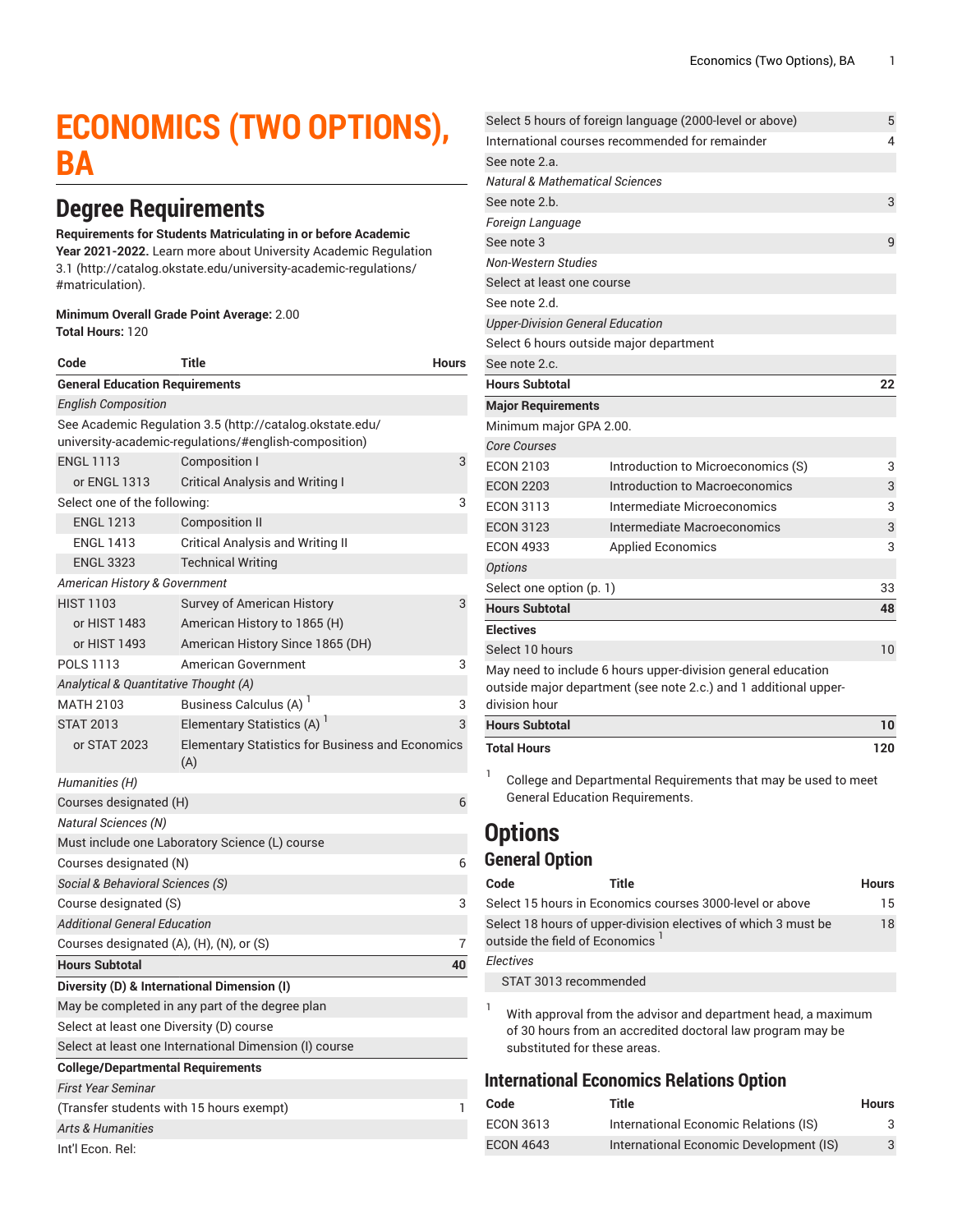| <b>ENGL 3323</b>                                                                           | <b>Technical Writing</b>                                                                                                         | 3            |
|--------------------------------------------------------------------------------------------|----------------------------------------------------------------------------------------------------------------------------------|--------------|
| or BCOM 3333                                                                               | <b>Advanced Business Communication</b>                                                                                           |              |
| Select one of the following:                                                               |                                                                                                                                  | 6            |
| <b>MKTG 3213</b><br>& MKTG 4553                                                            | Marketing (S)<br>and International Marketing                                                                                     |              |
| LSB 3213<br>& LSB 4633                                                                     | Legal and Regulatory Environment of<br><b>Business</b><br>and Legal Aspects of International<br><b>Business Transactions (I)</b> |              |
|                                                                                            | Select 9 hours upper-division Economics electives                                                                                | 9            |
| Select 9 hours upper-division Arts & Sciences courses with<br>International Dimension (I). |                                                                                                                                  | $\mathsf{q}$ |
| Electives                                                                                  |                                                                                                                                  |              |
| ACCT 2103 required                                                                         |                                                                                                                                  |              |
| STAT 3013 recommended                                                                      |                                                                                                                                  |              |

### **Other Requirements**

- See the College of Arts and Sciences Requirements.
- Minimum GPA 2.00 in all ECON courses.
- **Upper-Division Credit:** Total hours must include at least 40 hours in courses numbered 3000 or above.
- **Hours in One Department:** For B.A. and B.S. degrees, no more than 54 hours in one department may be applied to degree requirements.

### **College of Arts and Sciences Requirements**

1. **General Education Requirements**

No more than two courses (or eight hours) from [the major](http://catalog.okstate.edu/college-arts-sciences-major-departments/) [department \(http://catalog.okstate.edu/college-arts-sciences-major](http://catalog.okstate.edu/college-arts-sciences-major-departments/)[departments/](http://catalog.okstate.edu/college-arts-sciences-major-departments/)) may be used to meet General Education and College and Departmental Requirements. The General Education required English Composition, required U.S. History, required American Government, one required MATH or STAT course, and required foreign language for B.A. degrees do not count against the two-course maximum.

- 2. **A&S College/Departmental Requirements**
	- a. Arts and Humanities are defined as any course carrying an (H) designation or courses from AMST, ART, DANC, ENGL (except ENGL 3323 Technical Writing) HIST, MUSI, PHIL (except PHIL 1313 Logic and Critical Thinking (A), PHIL 3003 Symbolic Logic (A) and PHIL 4003 Mathematical Logic and Computability), REL, TH, and foreign languages.
	- b. Natural and Mathematical Sciences are defined as any course from the following prefixes: ASTR, BIOC, BIOL, CHEM, CS (except CS 4883 Social Issues in Computing), GEOL, MATH, MICR, PBIO, PHYS, and STAT; or courses from other departments that carry an (A) or (N) general education designation.
	- c. The required six hours of upper-division General Education may not include courses from the student's major department. This requirement may be satisfied by courses also used to satisfy any part of a student's degree program (i.e., in General Education, College Departmental Requirements, Major Requirements or Electives).
	- d. Non-Western Studies Requirement for B.A. and B.F.A.; One 3-hour course in Non-Western Studies (N.W.). This requirement may be satisfied by courses also used to satisfy any part of a student's

degree program (i.e., in General Education, College Departmental Requirements, Major Requirements or Electives).

e. The College of Arts & Sciences requires a minimum 2.0 GPA in all major requirements and a minimum 2.0 GPA in all major-prefix courses applied to the degree.

#### 3. **Foreign Language Proficiency**

- a. The foreign language requirement for the B.A. may be satisfied by 9 hours college credit in the same language, which must include 3 hours at the 2000-level, or equivalent proficiency (e.g., passing an advanced standing examination; TOEFL exam; presenting a high school transcript which demonstrates the high school was primarily conducted in a language other than English; etc.). Computer Science courses may not be used to satisfy this requirement. Currently Arabic and Mvskoke are not offered at the 2000-level at OSU.
- b. The foreign language requirement for the B.S., B.M. and B.F.A. may be satisfied by presenting a high school transcript which demonstrates two years of study of a single foreign language (passing grades at second-year level of study). It may also be satisfied by 6 hours college credit in the same language, which must include language courses 1713 and 1813, or equivalent proficiency (e.g., passing an advanced standing examination; TOEFL exam; presenting a high school transcript which demonstrates the high school was primarily conducted in a language other than English; etc.). Computer Science courses may not be used to satisfy this requirement.
- c. In addition to a. and b., students pursuing teacher certification must meet novice-high foreign language proficiency by presenting a high school transcript which demonstrates two years of study of a single foreign language with no grade below B. Or, students may complete 3 hours college credit in a single language with no grade below C (or pass an advanced standing examination, College Level Examination Program (CLEP) exam, or Oral Proficiency Interview developed by the American Council on the Teaching of Foreign Languages, equivalent to 3 hours of college credit.) Or, students may meet the requirement by transfer of documentation of meeting the foreign language competency from one of the teacher education programs in the State of Oklahoma approved by the Oklahoma State Regents for Higher Education.

#### 4. **Exclusions**

- a. Courses used to satisfy the General Education English Composition, U.S. History, American Government, and Mathematics or Statistics requirements will not count toward the 54-hour maximum allowed from one department.
- b. Courses with ATHL or LEIS prefixes and leisure activity courses may not be used for degree credit.

#### 5. **Teacher Certification**

Students can satisfy the requirements for secondary schools teaching certification while earning a B.A. or B.S. in the College of Arts & Sciences. Those interested should see their Arts and Sciences advisor and the OSU Professional Education Unit in room 325 Willard.

# **Additional State/OSU Requirements**

- At least: 60 hours at a four-year institution; 30 hours completed at OSU; 15 of the final 30 or 50% of the upper-division hours in the major field completed at OSU.
- Limit of: one-half of major course requirements as transfer work; onefourth of hours earned by correspondence; 8 transfer correspondence hours.